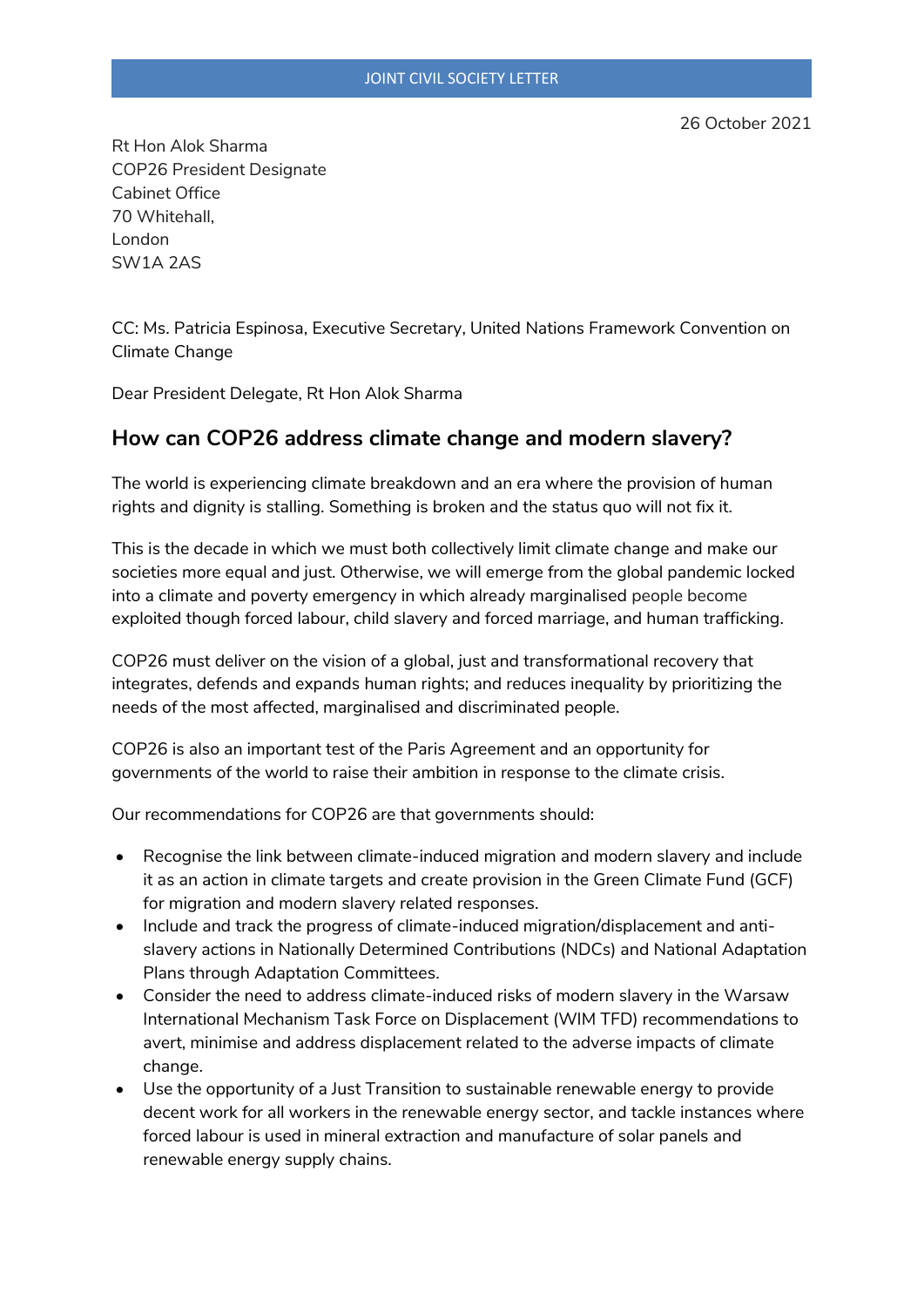Evidence shows that climate change impacts are already increasing vulnerability to modern slavery. While several overlapping socio-economic, political, cultural and institutional risks shape vulnerability, they are increasingly evidenced to be made worse by climate change impacts and environmental degradation.

Forced labour is also often found in climate destructive industries. In many parts of the world, development models based on resource extraction and export-oriented agribusiness are worsening vulnerability to exploitation and modern slavery by monopolising land and resources, polluting the soil, air and water, destroying ecosystems, and driving displacement.<sup>12</sup>

In addition, low-income countries are exposed to some of the most severe climate impacts, and have the least capacity to adapt and find it hardest to recover from the loss and damage caused by devastating floods, droughts, heatwaves, cyclones, and rising sea levels.

In many cases these conditions lead to people being forced to migrate and leave the lands or the jobs that can no longer provide them with a living. 3 In an increasing number of cases this makes them open to exploitation, trafficking and modern slavery.<sup>4</sup> The <u>World</u> [Bank](https://www.worldbank.org/en/news/infographic/2018/03/19/groundswell---preparing-for-internal-climate-migration) predicts that as many as 143 million people will migrate within their own borders in just three regions of the world by 2050 unless action is taken to address climate change. 30.1 million weather-related displacements took place in 2020, including 9.8 million affecting children according to IDMC and UNICEF UK.

An integrated social, economic, and environmental response is needed that builds the resilience of vulnerable populations to climate impacts and modern slavery together.

| Jasmine O'Connor OBE   CEO |                                                  | Anti-Slavery International                  |
|----------------------------|--------------------------------------------------|---------------------------------------------|
| Nick Grono                 | CFO                                              | The Freedom Fund                            |
| Philippe Sion              | <b>Managing Director</b>                         | <b>Humanity United</b>                      |
| Kristen Abrams             | Senior Director, Combatting<br>Human Trafficking | The McCain Institute                        |
| Alex Their                 | CFO                                              | <b>Global Fund to End Modern</b><br>Slavery |

Yours sincerely,

 $1$  Climate-induced migration and modern slavery: A toolkit for policy makers. Anti-Slavery International and International Institute for Environment and Development (2021). Available at[: https://www.antislavery.org/wp](https://www.antislavery.org/wp-content/uploads/2021/09/ClimateMigrationReportSep2021_low_res.pdf)[content/uploads/2021/09/ClimateMigrationReportSep2021\\_low\\_res.pdf](https://www.antislavery.org/wp-content/uploads/2021/09/ClimateMigrationReportSep2021_low_res.pdf)

<sup>&</sup>lt;sup>2</sup> From a Vicious to a Virtuous Circle: Addressing climate change, environmental destruction and contemporary slavery, Executive Summary. Anti-Slavery International (2021). Available at: [https://www.antislavery.org/wp](https://www.antislavery.org/wp-content/uploads/2021/04/ASI_ViciousCycle_Report_ExecSummary2.pdf)[content/uploads/2021/04/ASI\\_ViciousCycle\\_Report\\_ExecSummary2.pdf](https://www.antislavery.org/wp-content/uploads/2021/04/ASI_ViciousCycle_Report_ExecSummary2.pdf)

<sup>3</sup> Migrants and their vulnerability to Human Trafficking, Modern Slavery and Exploitation. International Organization for Migration (2019). Available a[t https://publications.iom.int/system/files/pdf/migrants\\_and\\_their\\_vulnerability.pdf](https://publications.iom.int/system/files/pdf/migrants_and_their_vulnerability.pdf)

<sup>4</sup> Murky Waters: A qualitative assessment of modern slavery in the pacific region. Walk Free (2020). Available at: <https://www.walkfree.org/reports/murky-waters/>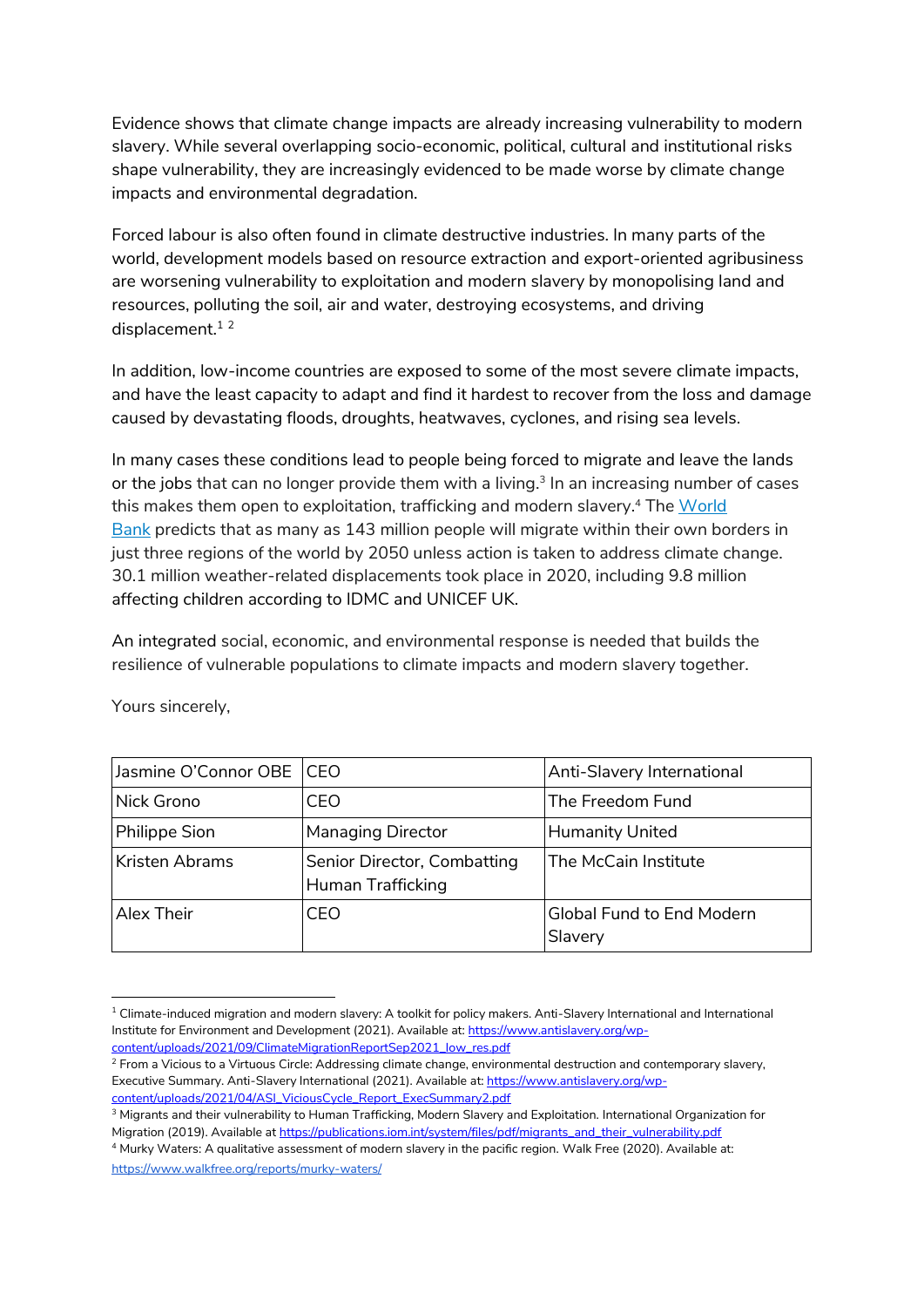## Signatories continued

| Mohamad Abdi          | National Coordinator                    | Destructive Fishing Watch<br>Indonesia                                                         |
|-----------------------|-----------------------------------------|------------------------------------------------------------------------------------------------|
| <b>Steven Trent</b>   | CEO / Founder                           | <b>Environmental Justice Foundation</b>                                                        |
| Joanna Ewart-James    | <b>Executive Director</b>               | <b>Freedom United</b>                                                                          |
| Zelda Keller          | <b>Executive Director</b>               | The Institute for Climate and<br>Peace                                                         |
| Yuka lwatsuki         | President and Co-Founder                | Action against Child Exploitation                                                              |
| Olga Martin-Ortega    | Leader                                  | Business, Human Rights and<br><b>Environment Research Group</b>                                |
| Aloysius Arockiam     | Director                                | <b>SAVE - Social Awareness and</b><br>Voluntary Education - India                              |
| Carolina Rudnick      | President                               | Fundación Libera contra la Trata<br>de Personas y la Esclavitud en<br>Todas sus Formas - Chile |
| Rosie Riley           | Founder and CEO, GP<br>Registrar        | VITA Network, VITA Training Ltd.                                                               |
| Laura Wood            | Research Director, Pediatrician         |                                                                                                |
| Sarah Boutros         | Pediatric Registrar                     |                                                                                                |
| Jordan Lin            | <b>Blog Coordinator</b>                 |                                                                                                |
| Ishaan Shah           | Founder                                 | <b>Stolen Dreams</b>                                                                           |
| Saphia Fleury         | Researcher                              | University of Hull                                                                             |
| <b>Sneh Aurora</b>    | Director                                | Commonwealth Human Rights<br>Initiative                                                        |
| Colleen Theron        | CFO                                     | Ardea International                                                                            |
| David Westlake        | CEO                                     | International Justice Mission UK                                                               |
| David Hillman         | Director                                | <b>Stamp Out Poverty</b>                                                                       |
| Charlotte Kennedy     | Head of Campaigns and<br>Communications | Robin Hood Tax                                                                                 |
| Dominique Muller      | <b>Policy Director</b>                  | Labour Behind the Label                                                                        |
| Mike Dottridge        | Expert on human trafficking             | Former trustee of UN Fund on<br>contemporary forms of slavery                                  |
| Andrew Wallis OBE     | CEO                                     | Unseen                                                                                         |
| Christian Guy         | CEO                                     | Justice and Care                                                                               |
| Stephen McCloskey     | CEO                                     | Centre for Global Education                                                                    |
| Rachel Phillips Rigby | Human Rights Lead                       | <b>Rainforest Alliance</b>                                                                     |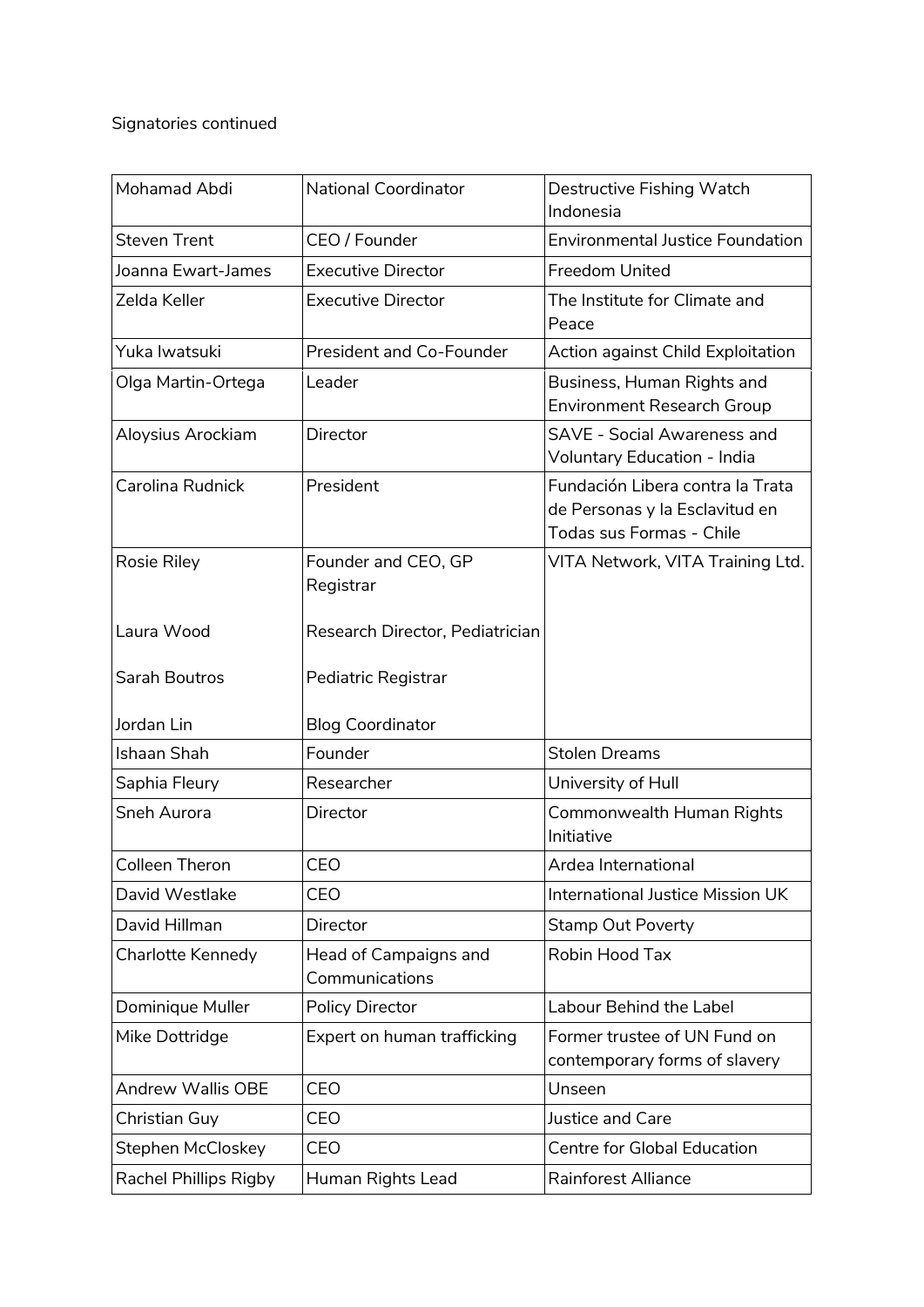| Donna Robinson                           | Attorney                                         | Robinson Law Office, LLC                                                                   |
|------------------------------------------|--------------------------------------------------|--------------------------------------------------------------------------------------------|
| <b>Terry Collingsworth</b>               | <b>Executive Director</b>                        | <b>IRAdvocates</b>                                                                         |
| Caroline Downey                          | <b>Executive Director</b>                        | Women Working Worldwide                                                                    |
| Habte Hagos                              | Chairman                                         | Eritrea Focus                                                                              |
| Mark Dearn                               | Director                                         | Corporate Justice Coalition                                                                |
| <b>Shakirul Islam</b>                    | Chairperson                                      | Ovibashi Karmi Unnayan Program<br>(OKUP) - Bangladesh                                      |
| James Kofi Annan                         | President                                        | <b>Challenging Heights</b>                                                                 |
| Enock Dery Pufaa                         | Senior Manager, Impact                           |                                                                                            |
| Peter McAllister                         | <b>Executive Director</b>                        | <b>Ethical Trading Initiative</b>                                                          |
| Kath Dalmeny                             | <b>Chief Executive</b>                           | Sustain: The alliance for better<br>food and farming                                       |
| Gema Fernández<br>Rodríguez de Liévana   | Managing Attorney                                | Women's Link Worldwide                                                                     |
| Hideki Wakabayashi                       | <b>Executive Director</b>                        | <b>JANIC</b>                                                                               |
| Shom Luitel                              | Advisor                                          | People Forum for Human rights                                                              |
| Dr Carole Murphy and<br>Dr Ruth Van Dyke | Co-Directors                                     | Bakhita Centre for Research on<br>Slavery, Exploitation and Abuse,<br>St Mary's University |
| Phil Bloomer                             | <b>Executive Director</b>                        | Business & Human Rights<br><b>Resource Centre (BHRRC)</b>                                  |
| Dr Chris O'Connell                       | Researcher                                       | Dublin City University                                                                     |
| Dr Caitríona Ní<br>Cassaithe             | Lecturer                                         |                                                                                            |
| <b>Tim Nelson</b>                        | CEO                                              | Hope for Justice and Slave Free<br>Alliance                                                |
| <b>Victoria Marks</b>                    | Director                                         | Anti-Trafficking and Labour<br><b>Exploitation Unit</b>                                    |
| <b>Kate Garbers</b>                      | Modern Slavery Consultant                        | Independent                                                                                |
| <b>Xavier Plassat</b>                    | Coordinator of CPT's<br>Campaign against Slavery | Pastoral Land Commission (CPT,<br>Brazil))                                                 |
| Pablo Iturralde                          | <b>Executive Director</b>                        | Centro de Derechos Económicos<br>Sociales y Culturales del Ecuador                         |
| Akiko Sato                               | Deputy Secretary General                         | Human Rights Now                                                                           |
| Julia de Boinville                       | Co-founder                                       | The Anti - Slavery Collective                                                              |
| Isabella Clarke-Price                    | <b>Associate Director</b>                        |                                                                                            |